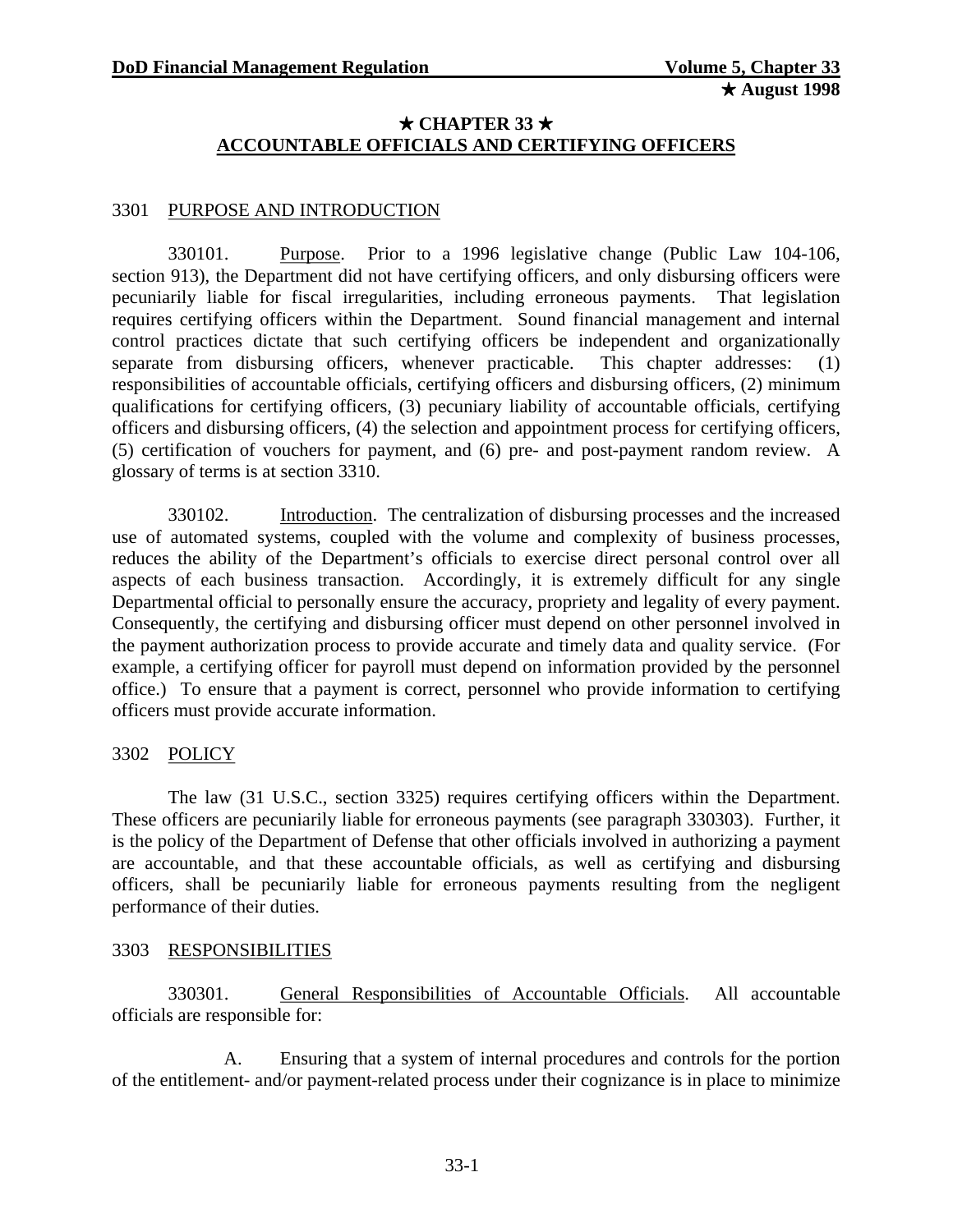opportunities for erroneous payments, and to ensure that all procedural safeguards effecting proposed payments are observed;

B. Complying with all applicable DoD regulations, policies and procedures, including local standard operating procedures;

C. Supporting their respective certifying officers with timely and accurate data, information, and/or service to ensure proper payments, i.e., payments that are supportable, legal, and computed correctly;

D. Requesting advice from a certifying officer concerning a doubtful matter within the accountable official's responsibilities upon which the certifying officer will rely in making certification of (i) an entitlement to payment, (ii) a document for payment or (iii) other information/data associated with a payment, and

E. Taking timely action in response to inquiries initiated by a review official with regard to possible or actual erroneous payments.

- 330302. Specific Responsibilities of Accountable Officials by Functional Area. (Note: This is not a complete list of all potential accountable officials.)
	- A. Purchase Card Program:

1. Agency program coordinators are responsible for the implementation and execution of the purchase card program in accordance with established Office of the Secretary of Defense and applicable DoD Component regulations, policies and procedures.

2. Cardholders are responsible for the timely and accurate update of the cardholder's automated system.

3. Resource Managers/Fund Holders. In addition to other responsibilities, resource managers/fund holders are responsible for the proper assignment of funding on an obligation document before the obligation is incurred, and for maintaining a system of positive funds control.

4. Automated Information System (AIS) Administrators. In addition to other responsibilities, AIS administrators are responsible for the operation and maintenance of automated system(s) used to support the entitlement, certifying and disbursing processes. Specifically, the AIS administrator's responsibility in this context is to ensure that these systems operate in accordance with prescribed functional requirements and to maintain the integrity of the data and prevent unauthorized access to the data.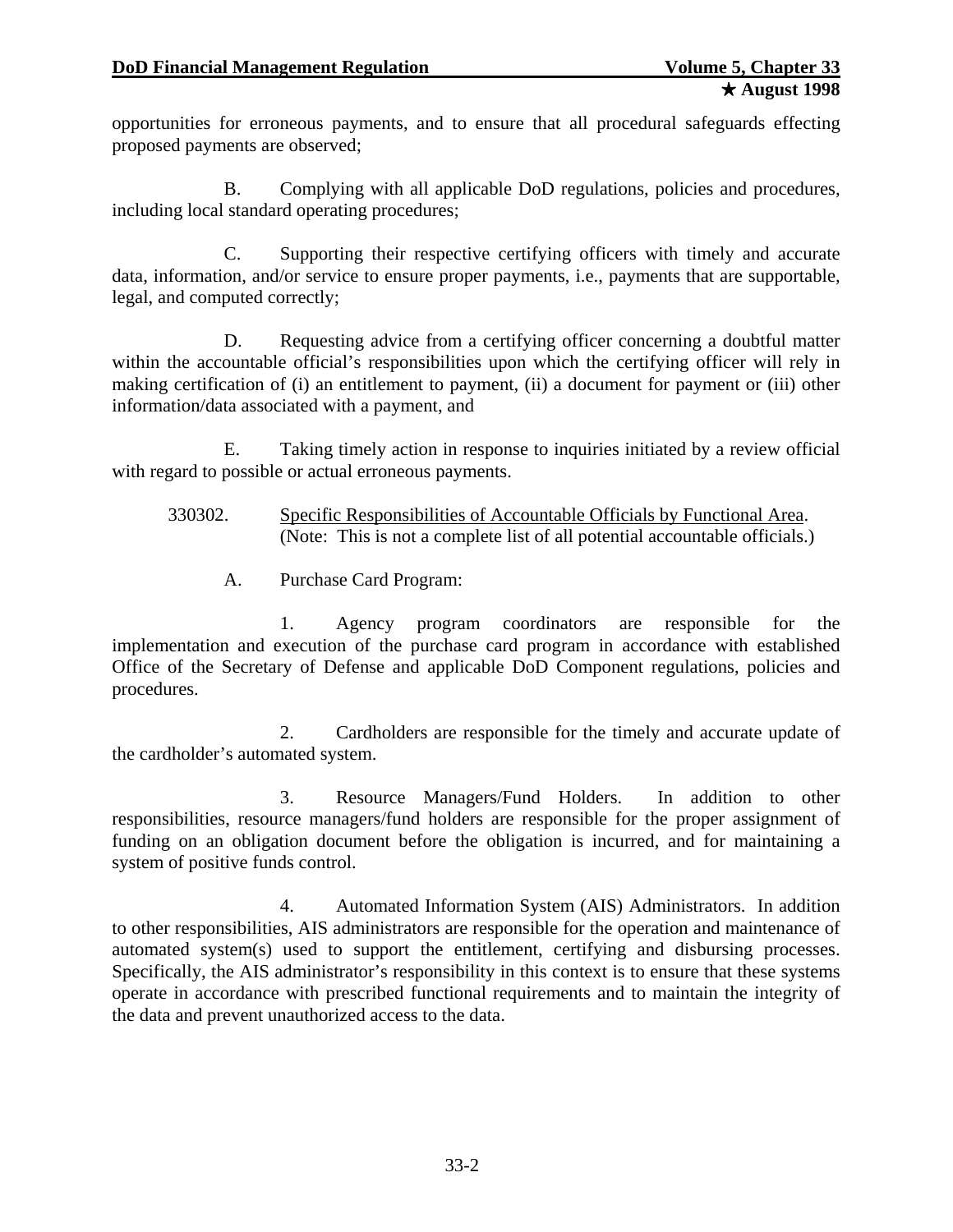B. Temporary Duty Travel:

1. Agency program coordinators are responsible for the implementation and execution of the travel card program in accordance with established official DoD regulations, policies and procedures.

2. Authorizing officials are responsible for authorizing travel orders and signing/approving travelers' claims.

3. Resource Managers/Fund Holders. In addition to other responsibilities, resource managers/fund holders are responsible for the proper assignment of funding on an obligation document before the obligation is incurred, and for maintaining a system of positive funds control.

4. Automated Information System (AIS) Administrators. In addition to other responsibilities, AIS administrators are responsible for the operation and maintenance of automated system(s) used to support the entitlement, certifying and disbursing processes. Specifically, the AIS administrator's responsibility in this context is to ensure that these systems operate in accordance with prescribed functional requirements and to maintain the integrity of the data and prevent unauthorized access to the data.

C. Contract and Vendor Pay:

1. Contracting officers are responsible for the timely and accurate update of prime contracting modifications that support payments, e.g., payee's name and address.

2. Administrative contracting officers are responsible for the timely and accurate update of contract modifications and other administration documents that support payments, e.g., unit price.

3. Receiving officials are responsible for the timely and accurate update of receipt data, e.g., quantity and receipt date.

4. Resource Managers/Fund Holders. In addition to other responsibilities, resource managers/fund holders are responsible for the proper assignment of funding on an obligation document before the obligation is incurred, and for maintaining a system of positive funds control.

5. Automated Information System (AIS) Administrators. In addition to other responsibilities, AIS administrators are responsible for the operation and maintenance of automated system(s) used to support the entitlement, certifying and disbursing processes. Specifically, the AIS administrator's responsibility in this context is to ensure that these systems operate in accordance with prescribed functional requirements and to maintain the integrity of the data and prevent unauthorized access to the data.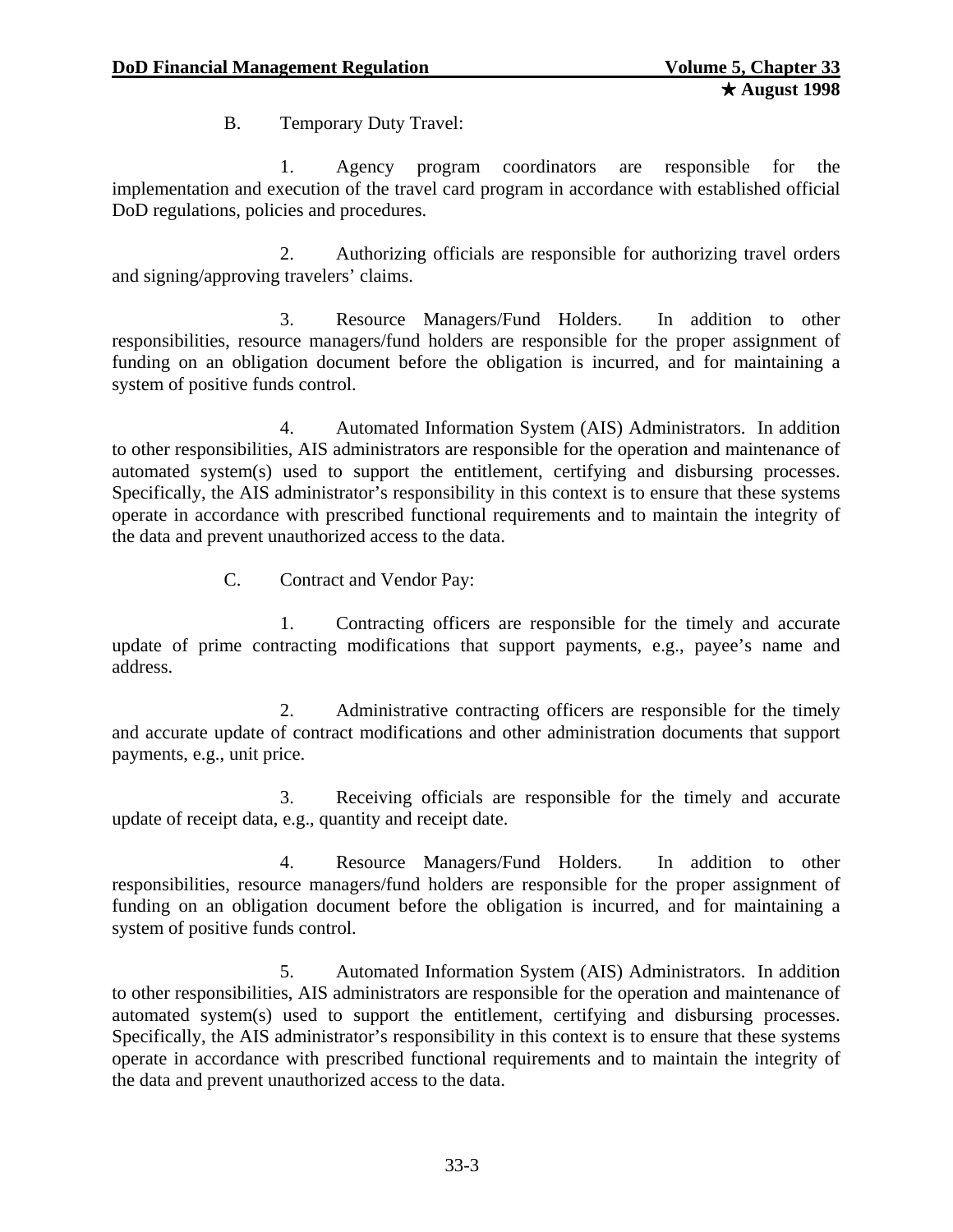D. Civilian Pay:

1. Personnel officers are responsible for the accurate and timely update of personnel data supporting payment.

2. Employees' supervisors are responsible for the accuracy of employees' time and attendance records and supporting documentation, such as requests and approval of leave, overtime, and compensatory time.

3. Supervisors of time and attendance clerks are responsible for the accuracy of the time and attendance data input by clerks under their supervision.

4. Resource Managers/Fund Holders. In addition to other responsibilities, resource managers/fund holders are responsible for the proper assignment of funding on an obligation document before the obligation is incurred, and for maintaining a system of positive funds control.

5. Automated Information System (AIS) Administrators. In addition to other responsibilities, AIS administrators are responsible for the operation and maintenance of automated system(s) used to support the entitlement, certifying and disbursing processes. Specifically, the AIS administrator's responsibility in this context is to ensure that these systems operate in accordance with prescribed functional requirements and to maintain the integrity of the data and prevent unauthorized access to the data.

E. Military Pay:

1. Personnel officers are responsible for the accurate and timely input of personnel data supporting payment.

2. Military members' supervisors are responsible for accurate and timely input of data, such as leave slips.

3. Resource Managers/Fund Holders. In addition to other responsibilities, resource managers/fund holders are responsible for the proper assignment of funding on an obligation document before the obligation is incurred or promulgation of detailed field procedures, and for maintaining a system of positive funds control.

4. Automated Information System (AIS) Administrators. In addition to other responsibilities, AIS administrators are responsible for the operation and maintenance of automated system(s) used to support the entitlement, certifying and disbursing processes. Specifically, the AIS administrator's responsibility in this context is to ensure that these systems operate in accordance with prescribed functional requirements and to maintain the integrity of the data and prevent unauthorized access to the data.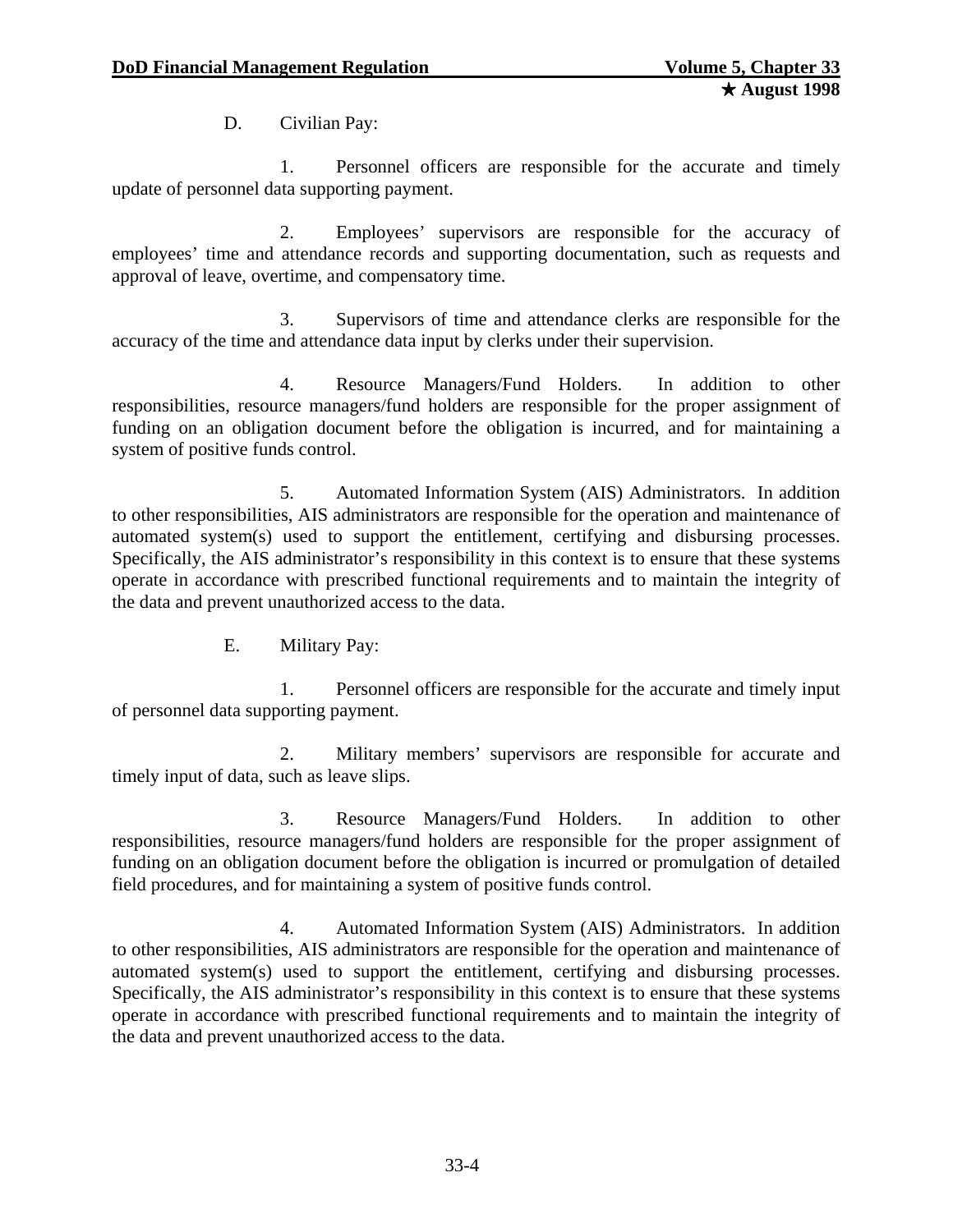F. Permanent Change of Station:

1. Personnel officers are responsible for the timely and accurate input of data supporting a payment.

2. Commanders/directors are responsible for ensuring that members performed in accordance with travel orders.

3. Resource Managers/Fund Holders. In addition to other responsibilities, resource managers/fund holders are responsible for the proper assignment of funding on an obligation document before the obligation is incurred, and for maintaining a system of positive funds control.

4. Automated Information System (AIS) Administrators. In addition to other responsibilities, AIS administrators are responsible for the operation and maintenance of automated system(s) used to support the entitlement, certifying and disbursing processes. Specifically, the AIS administrator's responsibility in this context is to ensure that these systems operate in accordance with prescribed functional requirements and to maintain the integrity of the data and prevent unauthorized access to the data.

330303. Certifying Officer. Certifying officers are responsible for:

A. Information stated in a voucher, supporting documents, and records;

B. Computation of a certified voucher under sections 3528 and 3325 of title 31, United States Code;

C. Legality of a proposed payment under the appropriation or fund involved;

D. Issuing advice to accountable officials;

E. Seeking advance decisions under 31 U.S.C., section 3529 from the DoD Office of Deputy General Counsel (Fiscal), or designee; and

F. Repaying a payment:

1. that is determined to be illegal, improper, or incorrect because of an inaccurate or misleading certificate;

2. that is determined to be prohibited by law; or

3. that does not represent a legal obligation under the appropriation or fund involved.

G. Designating accountable officials under paragraph 330505.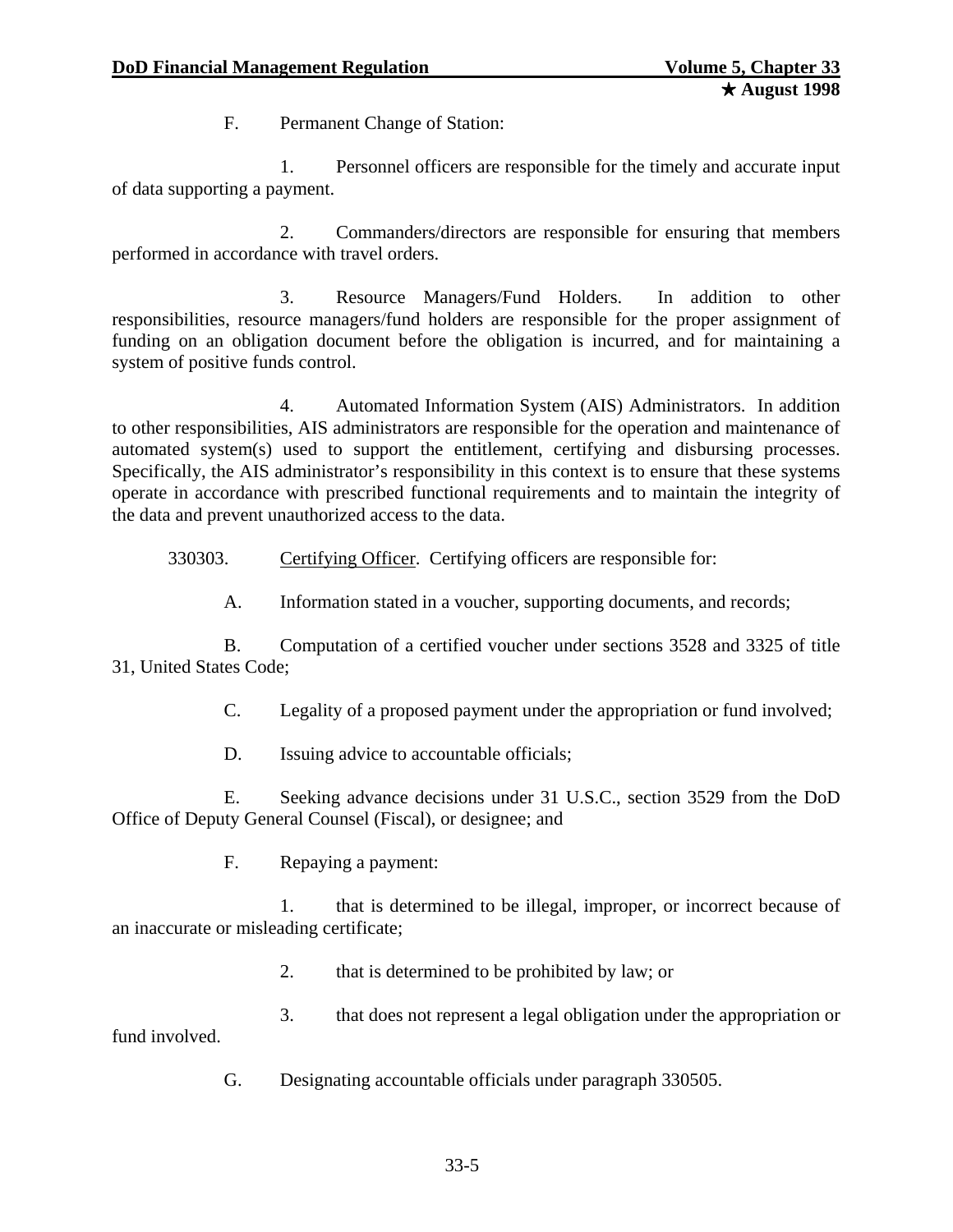330304. Heads of the DoD Components. Heads of the DoD Components (or their designees) are responsible for the appointment of certifying officer(s) and review official(s) as required, for the oversight of certifying officers and review officials, and for carrying out the duties described in paragraph 330805. Heads of the DoD Components (or their designees) are not accountable officials by reason of the execution of these responsibilities.

330305. Disbursing Officer. Disbursing officers are responsible for:

A. Disbursing money only as provided by vouchers duly certified by authorized certifying officers.

B. Examining vouchers to determine if they are in the proper form, certified and approved by an authorized certifying officer, computed correctly on the facts certified, and except for the correctness of computations on a voucher are accountable for disbursing money only as provided by a certified voucher and performing the voucher examination.

C. Returning, to the certifying officer, any voucher that is not in the proper form, is incomplete, or is not properly certified.

330306. Supervisors. Supervisors of accountable officials and certifying officers are responsible for training, including initial training for new personnel and periodic refresher training for other personnel. Supervisors also are responsible for periodic review or inspection of the actions of all accountable officials and certifying officers under their supervisory control to ensure compliance with established regulations, policies and procedures, including local standard operating procedures.

# 3304 CERTIFYING OFFICER QUALIFICATIONS

To promote professionalism and strengthen internal controls, a certifying officer should be a supervisor and have the following minimum qualifications: (1) knowledge of the subject matter, (2) background or experience in the preparation of a voucher for payment, (3) knowledge of appropriations and other funds and accounting classifications, and (4) knowledge of payment process (e.g., availability of funds and location of designated paying and accounting offices).

# 3305 CERTIFYING OFFICER SELECTION AND APPOINTMENT AND ACCOUNTABLE OFFICIAL DESIGNATION

330501. DoD personnel eligible to be appointed to certify vouchers and forward to a disbursing office for payment include (but are not limited to): commanders, deputy commanders, resource managers/fund holders, travel authorizing officials, purchase card approving officials and other personnel in equivalent positions. For example, a traveler's supervisor could be a travel authorizing official and a certifying officer. The Heads of the DoD Components (or their designees) shall appoint certifying officers. For purposes of the purchase card program, the designated approving official shall be appointed as the certifying officer. A certifying officer shall be appointed by the issuance of a letter of appointment and the completion of a DD Form 577, Signature Card. The appointment letter and DD Form 577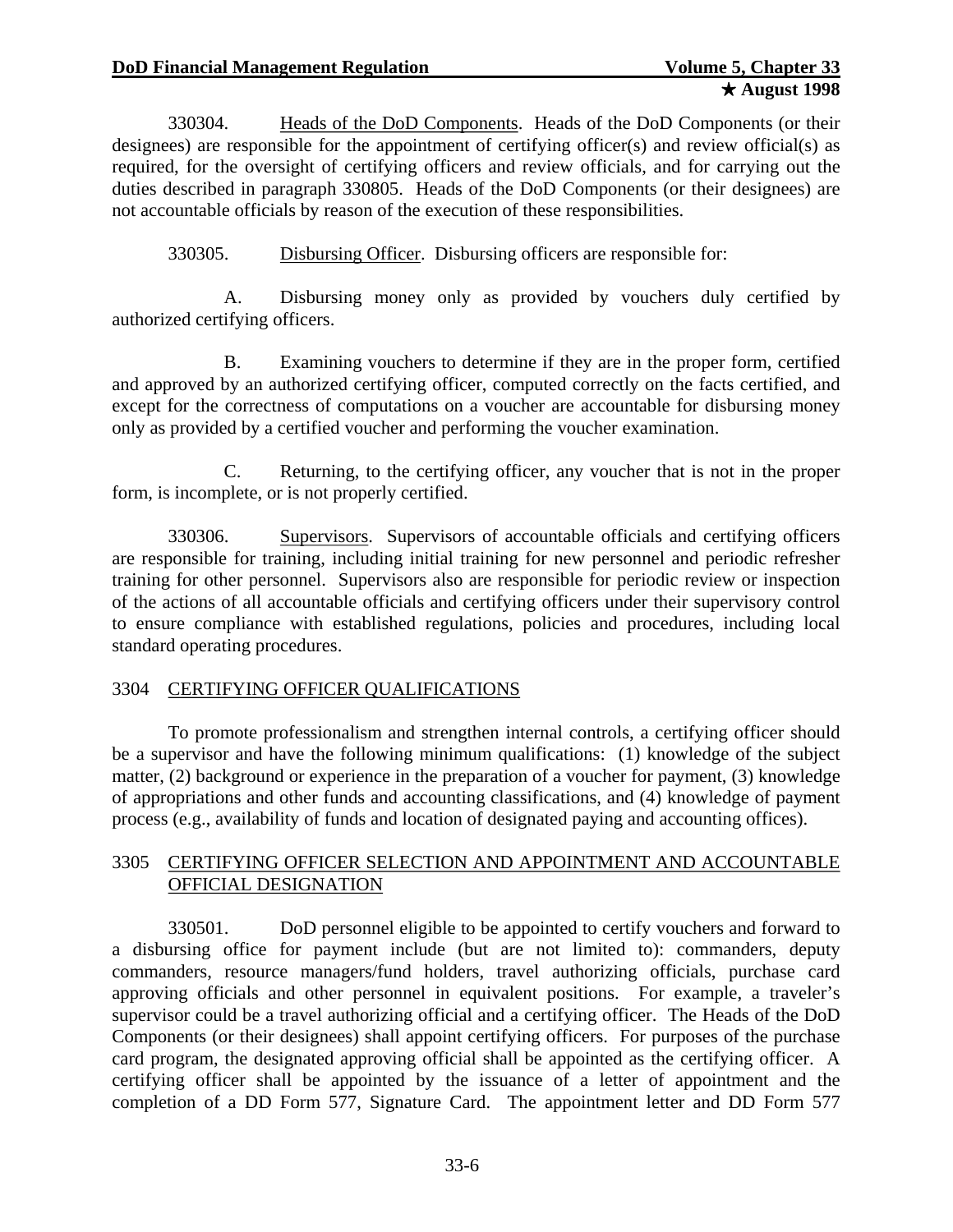specifically shall identify the types of payments, such as vendor pay and civilian pay, to be certified.

330502. A disbursing officer is not eligible for appointment as a certifying officer and may not appoint a certifying officer. An individual under the direct supervision of a disbursing officer (e.g., deputy disbursing officer) may be appointed as a certifying officer only in special, limited situations as described in paragraph 330504.

330503. At installations or activities where a computation function is performed independently of the disbursing function, certifying officers may be appointed at the first line supervisory level or higher within the computation organization. These appointments may be accomplished either directly by the respective Head of the DoD Component or by delegation through command channels.

330504. Where computations for payment are performed under the direction of the disbursing officer during tactical operations (including afloat units, military training exercises, noncombatant evacuations, and contingency operations), certifying officers may be appointed from among personnel within the disbursing office. These appointments must be accomplished either by direct written notification from the respective Head of the DoD Component to the designated appointee, or by delegation through command channels excluding the disbursing officer.

330505. Accountable officials shall be designated by the certifying officer whose certifications are supported by the accountable official(s). An accountable official shall be notified by the issuance of a letter of designation which apprises the accountable official of his/her pecuniary liability for erroneous payments that result from the negligent performance of accountable official duties.

# 3306 CERTIFICATION

330601. By affixing a manual, electronic or digital signature to a voucher, a certifying officer states (certifies) to a disbursing officer that the items listed therein are correct and proper for payment from the appropriation(s) or other funds designated thereon or on supporting vouchers, and that the proposed payment is legal, proper and correct. Certifying officers may certify payments by manual or electronic methods and may certify individual vouchers, or a summary of several vouchers.

330602 Manual certifications are made on the voucher. A manual certification shall include the certifying officer's signature, typed or printed name, the title "Authorized Certifying Official," the date and the dollar amount. Manually certified vouchers may be submitted to the disbursing office by mail or fax.

330603. Electronic certification must include adequate safeguards. An electronic certification adopted by a certifying officer must be: (1) unique to the certifying officer, (2) under the sole control or custody of the certifying officer, (3) linked to the data certified in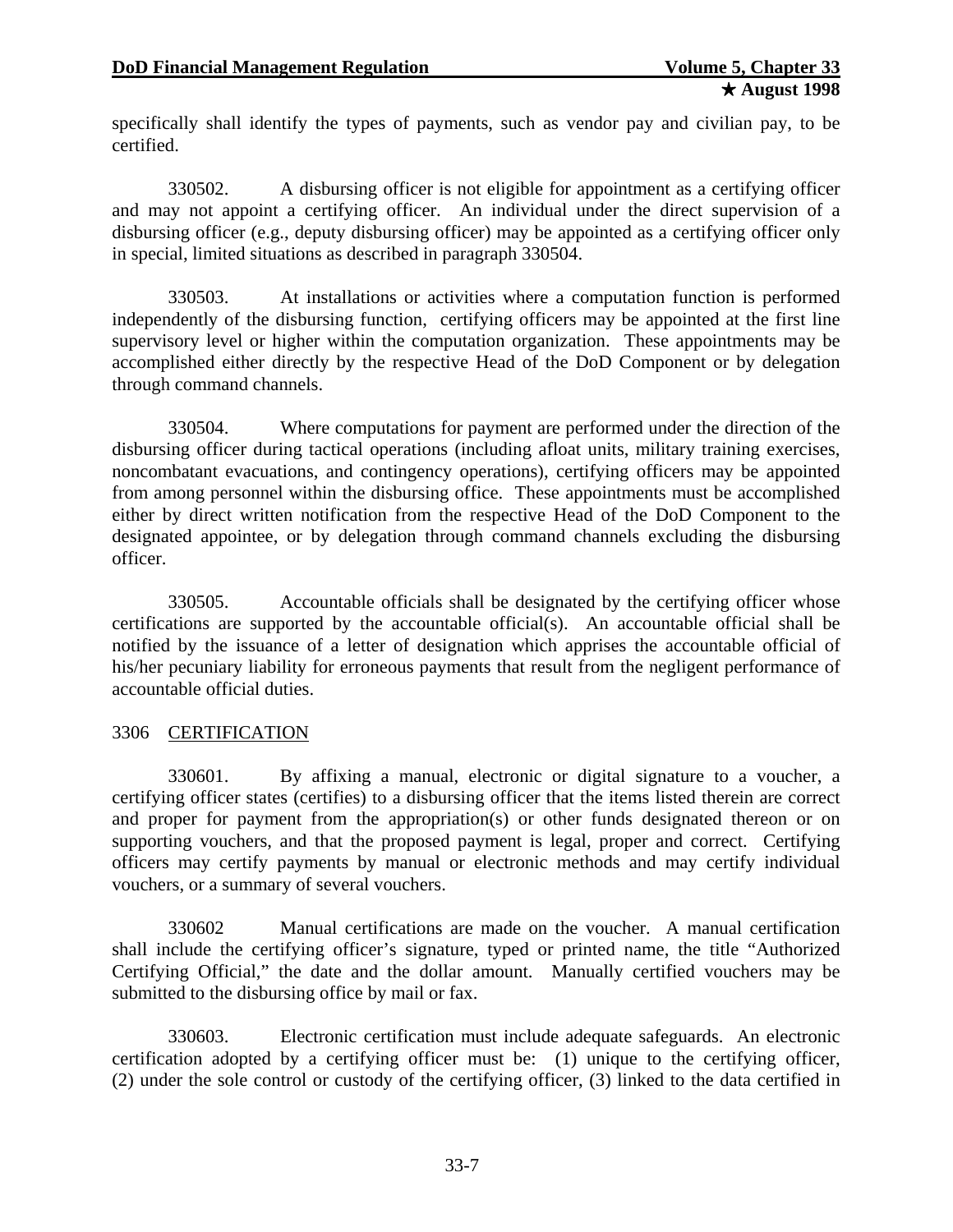such a manner that if the data are changed, the digital or electronic signature is invalidated, and (4) capable of being verified by the disbursing officer.

### 3307 PECUNIARY LIABILITY

330701. Accountable officials shall be pecuniarily liable for erroneous payments that result from information, data or service they negligently provide to a certifying officer. Pecuniary liability shall be for the full amount of the erroneous payment up to one month's compensation. One month's compensation is one month's regular military compensation as defined in 37 U.S.C. 101(25) in the case of military members and one-twelfth of annual pay in the case of civilian employees. For Reserve component personnel, one month's regular military compensation refers to the amount that would have been received by the Service member if on active duty.

330702. A certifying officer is pecuniarily liable for payments in accordance with the provisions of 31 U.S.C., section 3528.

- 330703. A disbursing officer is pecuniarily liable for payments in accordance with:
	- A. 31 U.S.C., section 3325 and other applicable law;
	- B. This volume.

330704. The amount of pecuniary liability is the amount of the erroneous payment, reduced by any amounts recovered from the recipient. Generally, the amount is determined during the investigation and relief from liability process (see sections 3308 and 3309 below).

#### 3308 PRE- AND POST-PAYMENT RANDOM REVIEW

330801. Coincident with the appointment of a certifying officer, an individual shall be appointed in writing to serve as a review official. Where feasible, personnel who are serving in a review-type position, e.g., head of the internal review office, should serve as the certification review official. The person so appointed shall conduct pre- and post-payment reviews of payments certified by the certifying officer. The person appointed as a review official may not concurrently serve as an accountable official, or as a certifying or disbursing officer. Except where impracticable within afloat or tactical operating forces, persons appointed as review officials shall not be in the supervisory chain of command of a certifying officer or disbursing officer.

330802. The review official appointed to perform pre- and post-payment reviews shall perform such reviews in accordance with guidance issued by the Under Secretary of Defense (Comptroller) memorandum dated October 31, 1996 (Revision to Travel Reengineering Implementation Memorandum #8). When the review official identifies a certified proposed payment, or an actual payment, as being of questionable legality, propriety or correctness, the review official shall issue an inquiry to the certifying officer. Such an inquiry shall direct the certifying officer to provide an explanation as to why payment was certified. A copy of the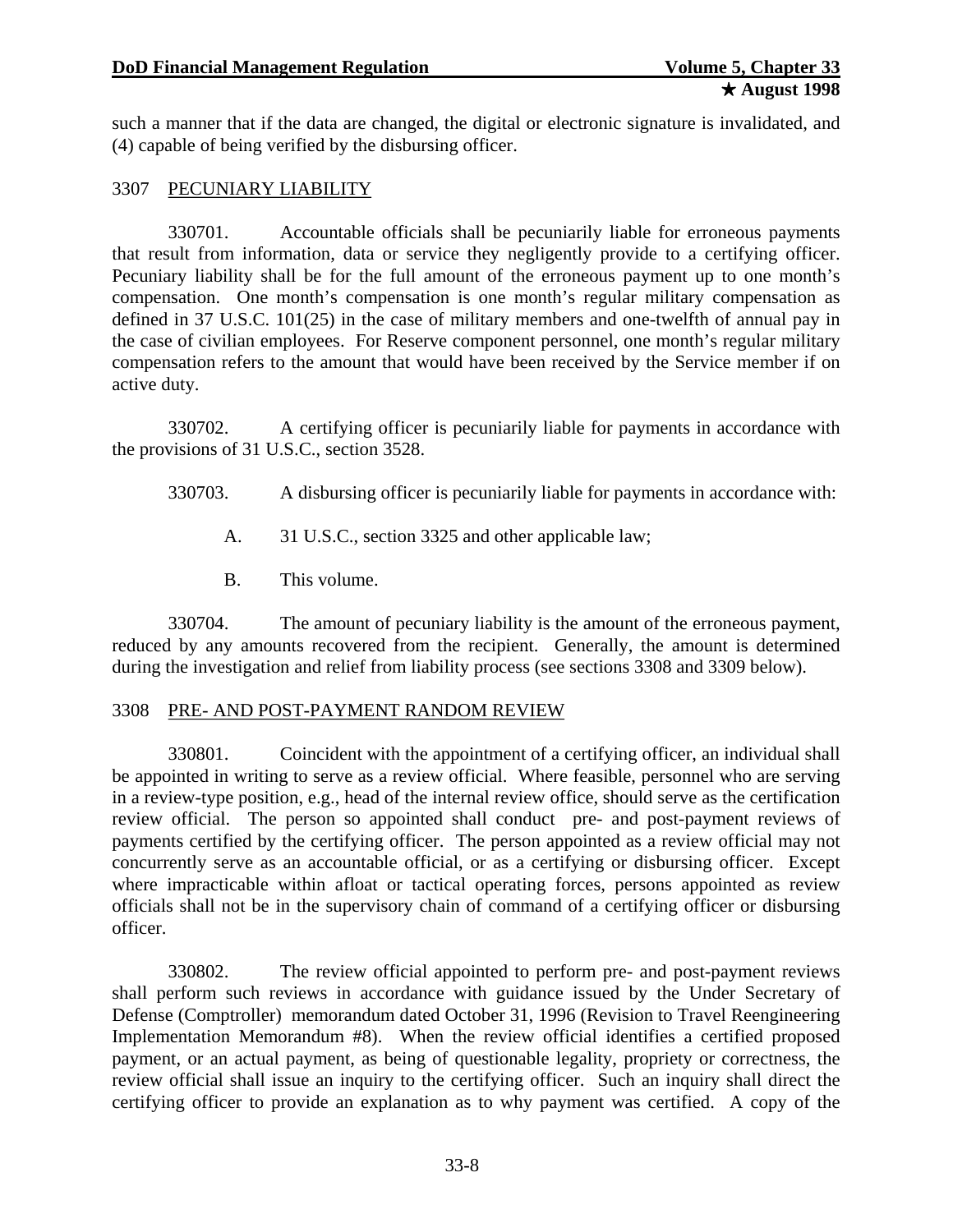inquiry shall be provided to the applicable accountable official(s) and disbursing officer. If requested, the accountable official(s) and disbursing officer shall assist the certifying officer in providing the required explanation.

330803. If the certifying officer utilizes a prepayment statistical sampling procedure approved by the Office of the Under Secretary of Defense (Comptroller) or designee, and reviews only those vouchers selected in the sample as a basis for certification, the vouchers selected for review must be identified. By law, certifying and disbursing officers are not pecuniarily liable for an erroneous payment on vouchers and documents not selected for review based on the use of approved sampling procedures if diligent collection action is pursued. However, the applicable accountable official shall be liable in accordance with the policies specified herein.

330804. Review officials shall maintain a file of all inquiries that result from the review process or that are received from other sources, e.g., payees, the accounting office or the disbursing office. Additionally, review officials shall ensure that all inquiries are resolved within 30 calendar days from the date of an inquiry. If, based on the response from the certifying officer, the applicable review official determines that a payment was legal, proper, and correct, no further action is required. If there is doubt, the Director, Defense Finance and Accounting Service shall determine the legality, propriety and correctness of payments that have been made. If the results of an inquiry fail to establish that a payment was legal, proper and correct, and if recovery has not been made, the review official must raise a charge against the applicable accountable officials, the certifying officer, and/or the disbursing officer, as appropriate.

A. The raising of a charge is mandatory, except that no charge shall be raised against a certifying or disbursing officer if the payment was certified based upon reliance of an approved pre- and post-payment statistical sampling procedure and the voucher in question was not included in the sample. A review official shall not close an inquiry until satisfied that appropriate collection action is being taken against the recipient of the payment, as well as negligent accountable officials, the certifying officer or the disbursing officer who are liable and have not been relieved of liability under section 3309.

B. A review official must maintain a file of all charges and may close such files only upon final disposition (e.g., recovery from the payee, or relief of, or recovery from, an accountable official or a certifying or disbursing officer).

330805. A review official must notify the applicable commander/director whenever charges are made against an accountable official, or a certifying or disbursing officer. When an accountable official, or a certifying or disbursing officer, is charged by a review official with an erroneous payment, the commander/director of the review official must convene or order an investigation in accordance with [chapter 6](#page-0-0) and Appendix  $C$  of this volume. After considering the findings of the investigation in cases where a charge has been raised against an accountable official, a determination must be made as to whether the erroneous payment was the result of the accountable official's negligence. If the commander/director determines that the erroneous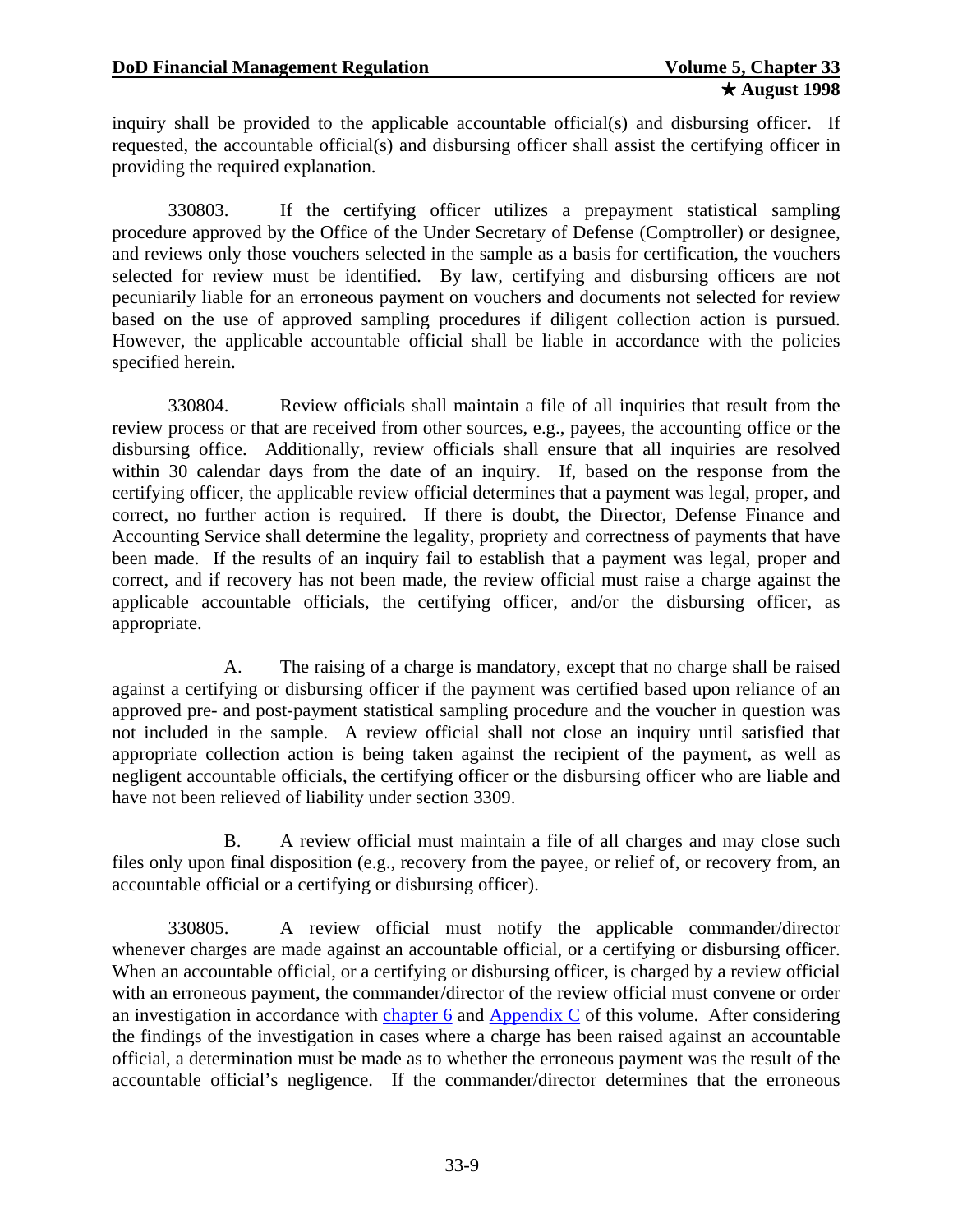payment was not the result of the accountable official's negligence, the charge against that official shall be cleared.

#### 3309 RELIEF FROM LIABILITY

In the case of certifying and disbursing officers, pecuniary liability attaches automatically when there is a fiscal irregularity. A fiscal irregularity is either: (a) a physical loss of cash, vouchers, negotiable instruments, or supporting documents or (b) an erroneous payment. Pecuniary liability in the case of accountable officials attaches when the commander/director determines that an erroneous payment was the result of an accountable official's negligence. Certifying officers and disbursing officers should bear in mind that in all cases there is a presumption of negligence and those individuals bear the burden of proof in establishing the absence of negligence; i.e., they must produce evidence to establish that there was no contributing fault or negligence on their part. A presumption of negligence does not apply to accountable officials. In accordance with procedures in this regulation, an investigator must obtain the relevant facts concerning: (1) whether there is a fiscal irregularity, and (2) whether there is evidence of fault or negligence on the part of an accountable official, and evidence of the absence of fault or negligence on the part of a certifying or disbursing officer. Efforts to recover from the recipient must be undertaken in accordance with the debt collection procedures prescribed in [chapters 29 and 30](#page-0-0) of this volume.

330901. If recovery action is successful, credit shall be made to the appropriation or fund that was charged originally, and the charge against an accountable official, or a certifying and/or disbursing officer shall be cleared.

330902. If recovery action is wholly or partially unsuccessful, a certifying officer or disbursing officer may request relief from liability supported by a statement explaining how the evidence shows the absence of negligence on the officer's part; an accountable official may submit a request for relief supported by a statement explaining how the evidence fails to show negligence on the official's part.

330903. If an accountable official, certifying officer or disbursing officer elects not to request relief, the individual shall remit personal funds for the amount of the fiscal irregularity. That remittance shall have the same effect as if the remittance had been submitted by the recipient of the original payment.

330904. If an accountable official submits a request under paragraph 330902, it must be routed through the applicable certifying officer. All requests under paragraph 330902, must be routed via the appropriate commander/director to the Defense Finance and Accounting Service Headquarters for consideration.

330905. A request from an accountable official, or a certifying or disbursing officer, under paragraph 330902 may be delayed pending the outcome of collection efforts against the recipient, but in all cases shall be submitted within one (1) year following the attachment of liability against the individual.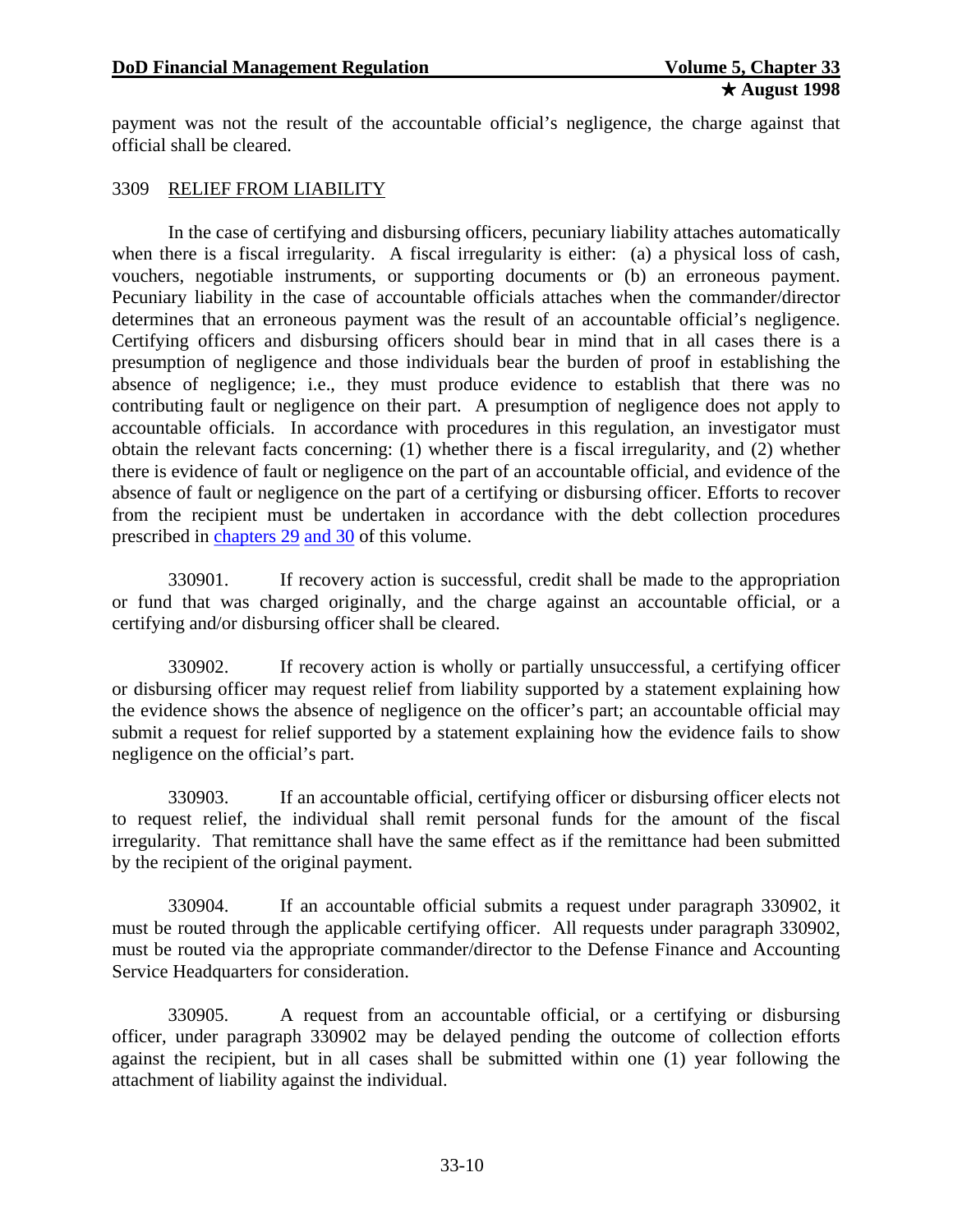A. If the request is granted, the charge against the individual shall be cleared.

B. If the request is denied and collection from the recipient is wholly or partially unsuccessful, the individual must clear the charge by remitting personal funds or otherwise arranging repayment with the Defense Finance and Accounting Service.

C. If the accountable official, or the certifying or disbursing officer, leaves civilian employment, or is released from military duty, appropriate collection action(s) must be made prior to termination of employment/release from military duty.

330906. Relief is granted if the evidence shows that the irregularity was not the result of a certifying or disbursing officer's negligence. In the case of accountable officials, relief is granted if it is determined that the commander/director erred in finding that an erroneous payment was the result of the accountable official's negligence. An indication of lack of negligence is evidence that the individual followed established official DoD regulations, policies and procedures, including local standard operating procedures. Conversely, failure to act in accordance with such regulations, policies, and procedures is generally considered evidence of negligence. Evidence that an accountable official, certifying officer, or disbursing officer followed orders of a superior is not evidence of the absence of negligence or bad faith. The following factors are not relevant in determining relief from liability: (a) heavy workload or shortage of personnel; (b) good work record, reputation, or character; (c) length of loyal and dependable service; (d) lack of experience, supervision, or training; (e) financial hardship in making restitution; or (f) acceptance of extra duties.

# 3310 GLOSSARY OF TERMS

331001. Accountable Officials. For the purposes of this chapter, DoD military members and civilian personnel, who are designated in writing and are not otherwise accountable under applicable law, who provide source information, data or service (such as a receiving official, a cardholder, and an automated information system administrator) to a certifying or disbursing officer in support of the payment process. They are pecuniarily liable for erroneous payments resulting from their negligent actions.

331002. Administrative Contracting Officer. A military member or civilian employee of the Department who is warranted to administer contracts.

331003. Approving Official. An individual who has responsibility for one or more Government Purchase Card (IMPAC) cardholders.

331004. Automated Information System Administrator. An individual responsible for the programming, scheduling or operation of computerized programs, and the maintenance of one or more automated information systems.

331005. Cardholder. An individual designated by an agency/activity to be issued a government purchase card and/or government travel card.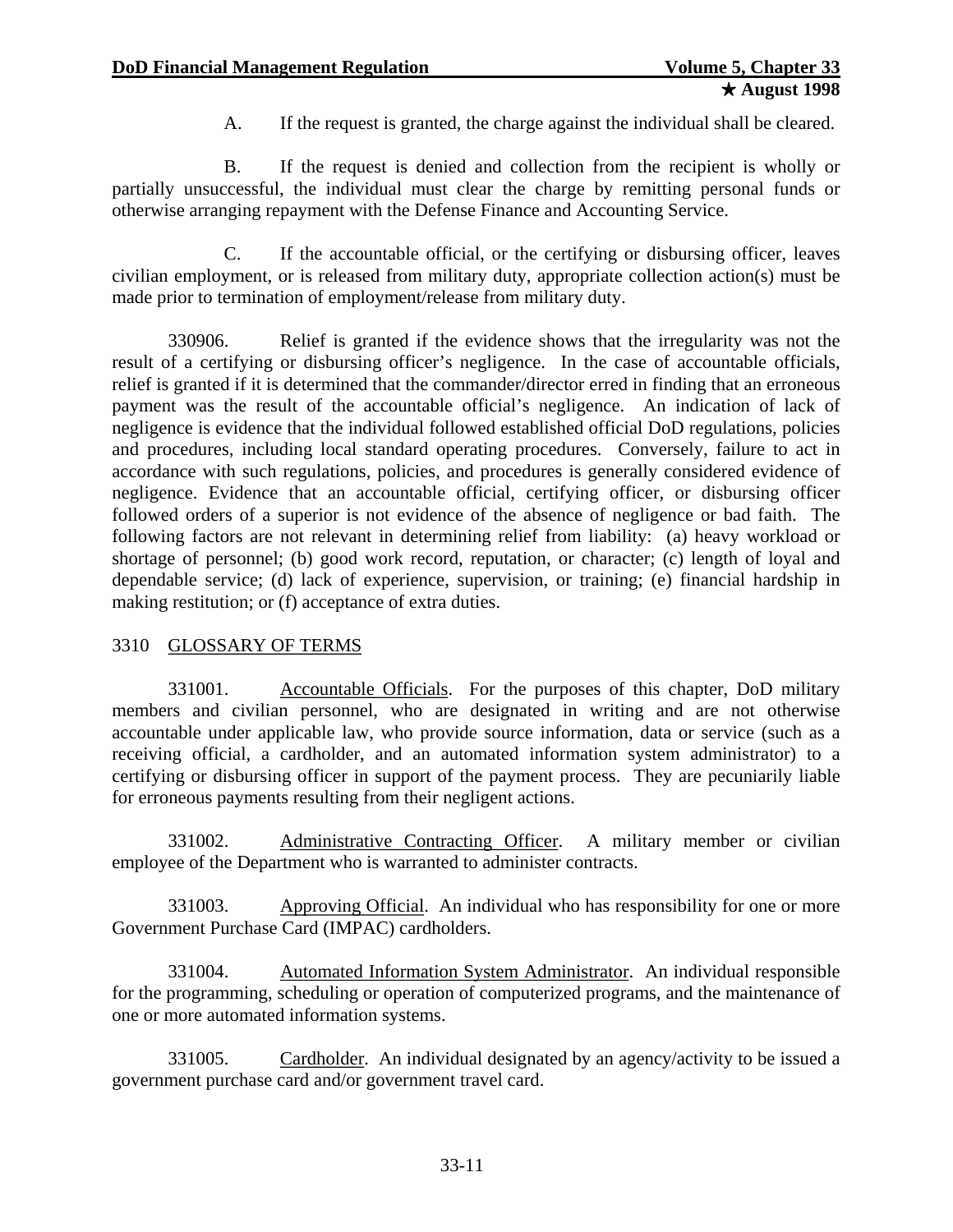331006. Certification.

A. Certifying Officer--The act of attesting to the legality, propriety and correctness of a voucher for payment as provided for in 31 U.S.C., section. 3528(a).

B. Accountable officials--The act of attesting to the legality, propriety and/or the correctness of a document that supports a payment voucher in accordance with this regulation.

331007. Certifying Officer. A DoD military member or civilian employee of the Department appointed in writing to certify a voucher for payment (see "Certification" above).

331008. Civilian Pay. Entitlements to DoD civilian employees. A functional area within the payment process.

331009. Commander/Director. An individual assigned as a commander-in-chief, commanding officer, base commander, installation commander, director of a defense activity, officer-in-charge, or equivalent civilian head.

331010. Contract. A mutually binding legal relationship obligating the seller to furnish the supplies or services and the buyer to pay for them. It includes all types of commitments that obligate the Government to an expenditure of appropriated funds and that, except as otherwise authorized, are in writing. This includes (but is not limited to) rental and lease agreements, purchase orders, delivery orders, service contracts, requirements-type contracts and bilateral instruments.

331011. Contract Pay. An entitlement process to pay contractors. A functional pay area.

331012. Contractor. Any person, organization, or business concern engaged in a profession, trade, or business and any not-for-profit entity operating as a vendor (including State and local governments and foreign entities, but excluding federal entities and foreign governments).

331013. Disbursing. The act of paying public funds to entities to whom the government is indebted; the collection and deposit of moneys; the safeguarding of public funds; the documenting, recording, and reporting of these transactions.

331014. Disbursing Officer. An officer or employee of a Federal department, agency or other individual designated to disburse moneys and render accounts according to laws and regulations governing the disbursement of public moneys.

331015. Document. A business record in hard copy or electronic form.

331016. Electronic Certification. An approved electronic signature adopted by a certifying officer that is unique to the certifying officer; capable of verification by the disbursing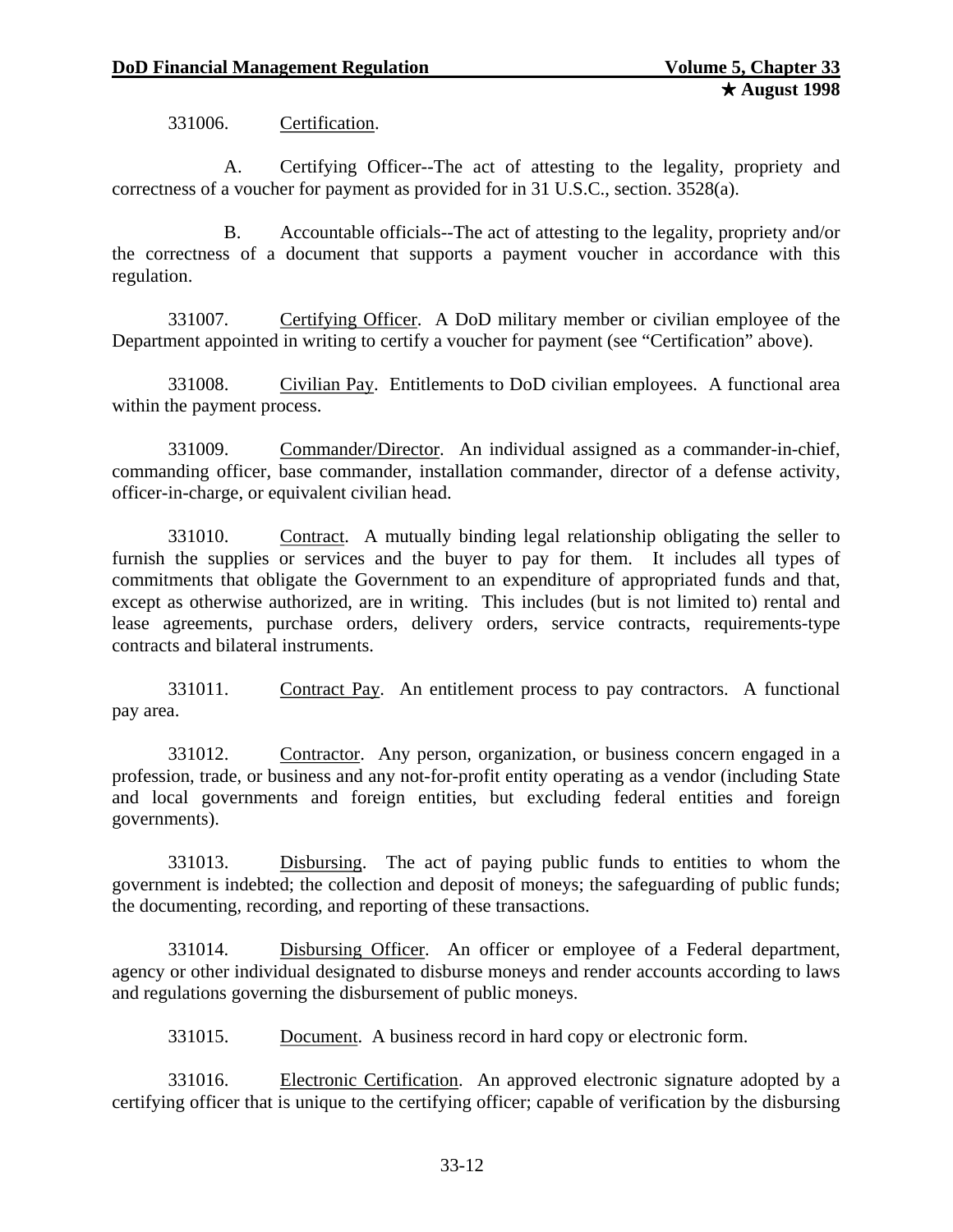officer; under the sole control or custody of the certifying officer; and linked to the data certified in such a manner that if the data are changed, the electronic signature is invalidated.

331017. Erroneous Payment (also referred to as an Illegal, Incorrect, or Improper Payment). A fiscal irregularity resulting from regularly processed payments that are not in strict conformity with laws and regulations. For example, an erroneous payment results from: (a) an overpayment of a payee; (b) two or more payments to a payee for the same entitlement; (c) a payment to the wrong payee; (d) a U.S. Treasury check issue over-draft in some cases; (e) a shortage caused by negotiation of both an original and a substitute U.S. Treasury check; (f) a shortage caused by a negotiation of both an original and a recertified U.S. Treasury check;  $(g)$ payment based on fraudulent, forged, or altered documents (usually); or (h) a payment made in violation of a law or regulation.

331018. Fiscal Irregularity. An irregularity in a disbursing officer's account is any action (or lack thereof), event, practice, or circumstance that causes an out-of-balance condition in the financial accountability to the United States of the disbursing officer and/or deputies, agents, and cashiers to whom public funds have been entrusted. Irregularities resulting from physical losses of funds or erroneous payments.

331019. Internal Controls. The manner in which financial, manpower, and property resources are controlled and safeguarded by the regular authorization, approval, documentation, recording, reconciling, reporting, and related accounting processes.

331020. Military Pay. An entitlement process for military active duty personnel, Reserve personnel, National Guard personnel, retired military personnel, annuitants, academy cadet/midshipman, and Armed Forces Health Professions Scholarship participants, and inactive duty travel. A functional pay area.

331021. Negligence. Ordinary or simple negligence, including the failure to adhere to established official DoD regulations, policies, and procedures, and local standard operating procedures; bad faith.

331022. Pecuniary Liability. Personal financial liability for fiscal irregularities of disbursing and certifying officers and accountable officials as an incentive to guard against errors and theft by others, and also to protect the government against errors and dishonesty by the officers themselves.

331023. Procurement Contracting Officer. A person with authority to enter into and/or terminate contracts and make related findings and determinations.

331024. Receiving Official. A military member or civilian employee of the Department authorized to substantiate the receipt, inspection, and acceptance of goods and/or services.